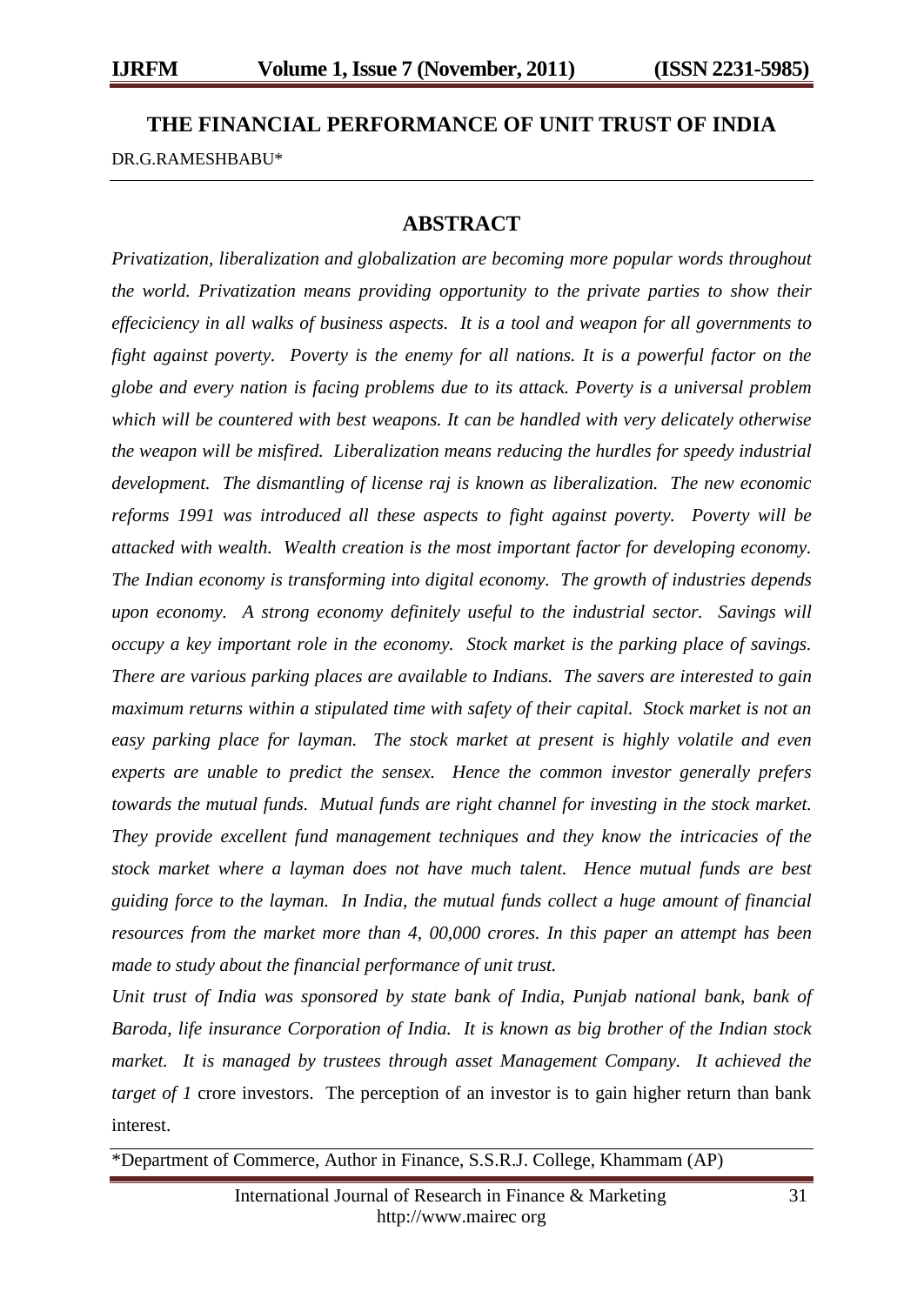Privatization, liberalization and globalization are becoming more popular words throughout the world. Privatization means providing opportunity to the private parties to show their effeciciency in all walks of business aspects. It is a tool and weapon for all governments to fight against poverty. Poverty is the enemy for all nations. It is a powerful factor on the globe and every nation is facing problems due to its attack. Poverty is a universal problem which will be countered with best weapons. It can be handled with very delicately otherwise the weapon will be misfired. Liberalization means reducing the hurdles for speedy industrial development. The dismantling of licenseraj is known as liberalization. The new economic reforms 1991 was introduced all these aspects to fight against poverty. Poverty will be attacked with wealth. Wealth creation is the most important factor for developing economy. The Indian economy is transforming into digital economy. The growth of industries depends upon economy. A strong economy definitely useful to the industrial sector. Savings will occupy a key important role in the economy. Stock market is the parking place of savings. There are various parking places are available to Indians. The savers are interested to gain maximum returns within a stipulated time with safety of their capital. Stock market is not an easy parking place for layman. The stock market at present is highly volatile and even experts are unable to predict the sensex. Hence the common investor generally prefers towards the mutual funds. Mutual funds are right channel for investing in the stock market. They provide excellent fund management techniques and they know the intricacies of the stock market where a layman does not have much talent. Hence mutual funds are best guiding force to the layman. In India, the mutual funds collect a huge amount of financial resources from the market more than 4, 00,000 crores. In this paper an attempt has been made to study about the financial performance of unit trust.

Unit trust of India was sponsored by state bank of India, Punjab national bank, bank of Baroda, life insurance Corporation of India. It is known as big brother of the Indian stock market. It is managed by trustees through asset Management Company. It achieved the target of 1 crore investors. The perception of an investor is to gain higher return than bank interest. The financial information regarding unit trust is presented through table no. 1 to 4.

The table No. 1 reveals that the fund presently manages 47 schemes in different objectives of the investors. The mutual funds should know the pulse of the investors. The market is a reflection of investor's needs and desires. The mutual funds should prepare different kinds of financial products to meet the needs and convenience of the investors. Unit trust operate basically 6 kinds of schemes, they are categorized as EQUITY FUNDS, INDEX FUNDS,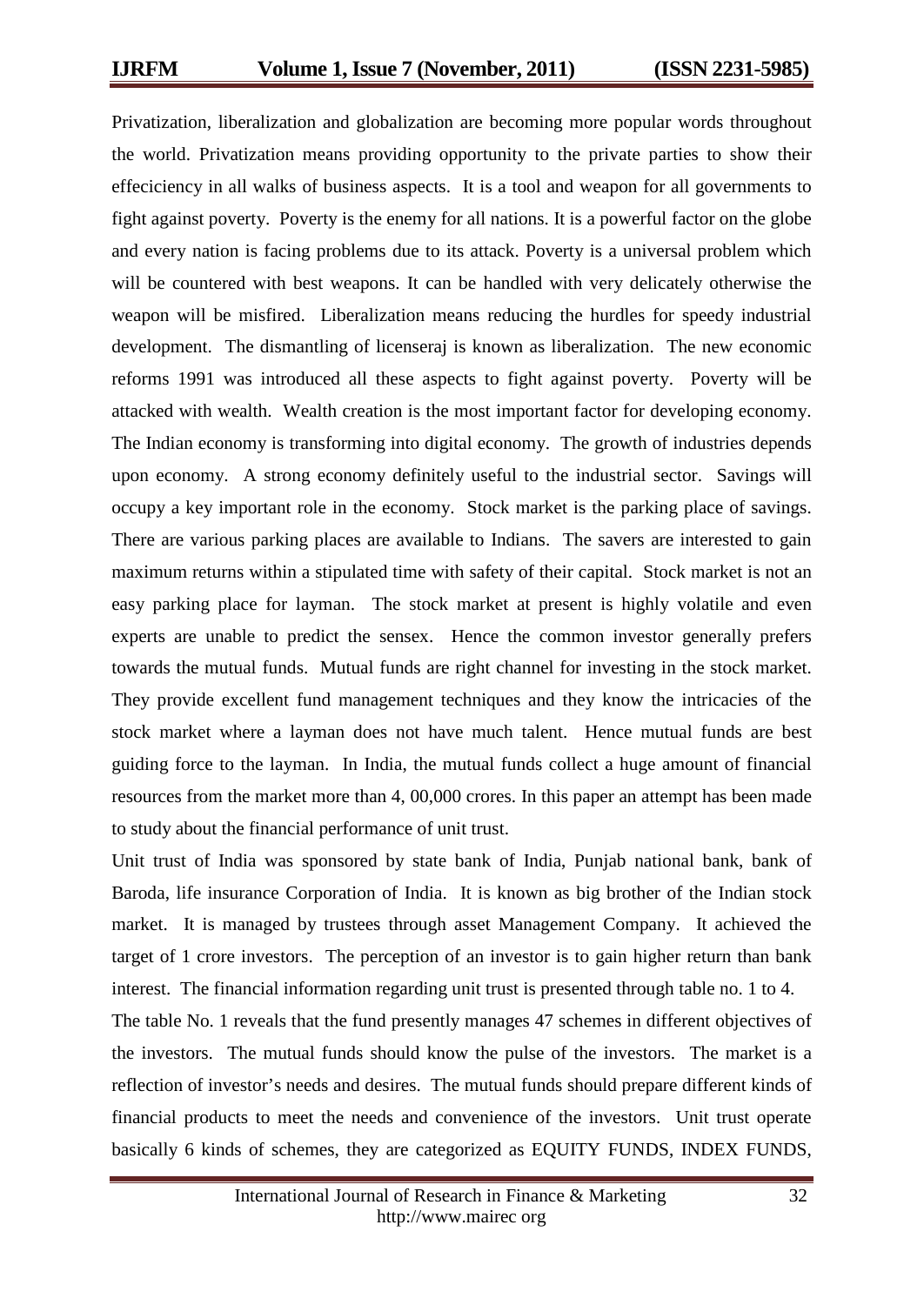ASSET FUNDS, BALANCED FUNDS, INCOME FUNDS, LIQUID FUNDS CATEGORY. The objectives of the schemes are providing capital appreciation, dividend, and regular income to the unit holders. The assets under management of the trust is Rs.78, 203 crores as on December 2009.

The table no.2 explains about the different dates of commencements of schemes offered by the trust. As per the data the oldest scheme is found UTI MASTER SHARE, it was commencenced on 15/10/1986 23 years. ULIP is another fund which commencenced on 1/7/1971, this scheme is generally treated by investors as a tax saving instrument. The MASTER PLUS scheme was commencenced in 31/12/1991. The net asset value is an important and highly influencing factor for mutual funds as well as investors. The table further reveals that NAV information for three yrs and since inception of the schemes. The highest NAV for three years was found in case of DIVIDEND YEILD FUND, which earned 21% of return. The OPPORTUNITIES FUND occupied second place with a return of 20% among all the schemes for three years. BANKING SECTOR FUND occupies third place with a return of 17%. All of these schemes earned 2 times of the return of the BANK INTEREST. The table also explores returns earned by the different schemes since inception. The wealth builder fund ser II shows a good performance with in 2 yrs of the commencement of the scheme. The second place occupied by MEPUS it earned 31% of return for a period of 7 yrs approximately. SUNDAR EXCHANGE FUND earned a return of 27% for a period of two and half years. Out of 47 schemes 25 schemes provided a return of more than bank interest for a period of 3 yrs from their commencement of scheme. 38 schemes have been shown good performance from their inception of schemes and provided a return on investment more than bank interest. The remaining scheme showed poor performance since their inception. The worst performance shown by India life style fund from the inception of scheme with a negligible return. INFRASTRUCTURE ADVANTAGE FUND SER I also showed a worst performance with the return of 3% on their investment.

The table no.3 reveals financial information related to different schemes such as fund mobilization and unit holders. The highest fund mobilized by TRESAURY ADVANTAGE FUND to the extent of 21860 crores. The second place occupied by ULIP with an amount of Rs. 3093 crores. The third place carried out by CHILDRENS CAREER SCHEME with an amount of 2774 crores. The table further reveals that highest unit holders were found in case of children's career fund. The second place occupied by BALANCED FUND with an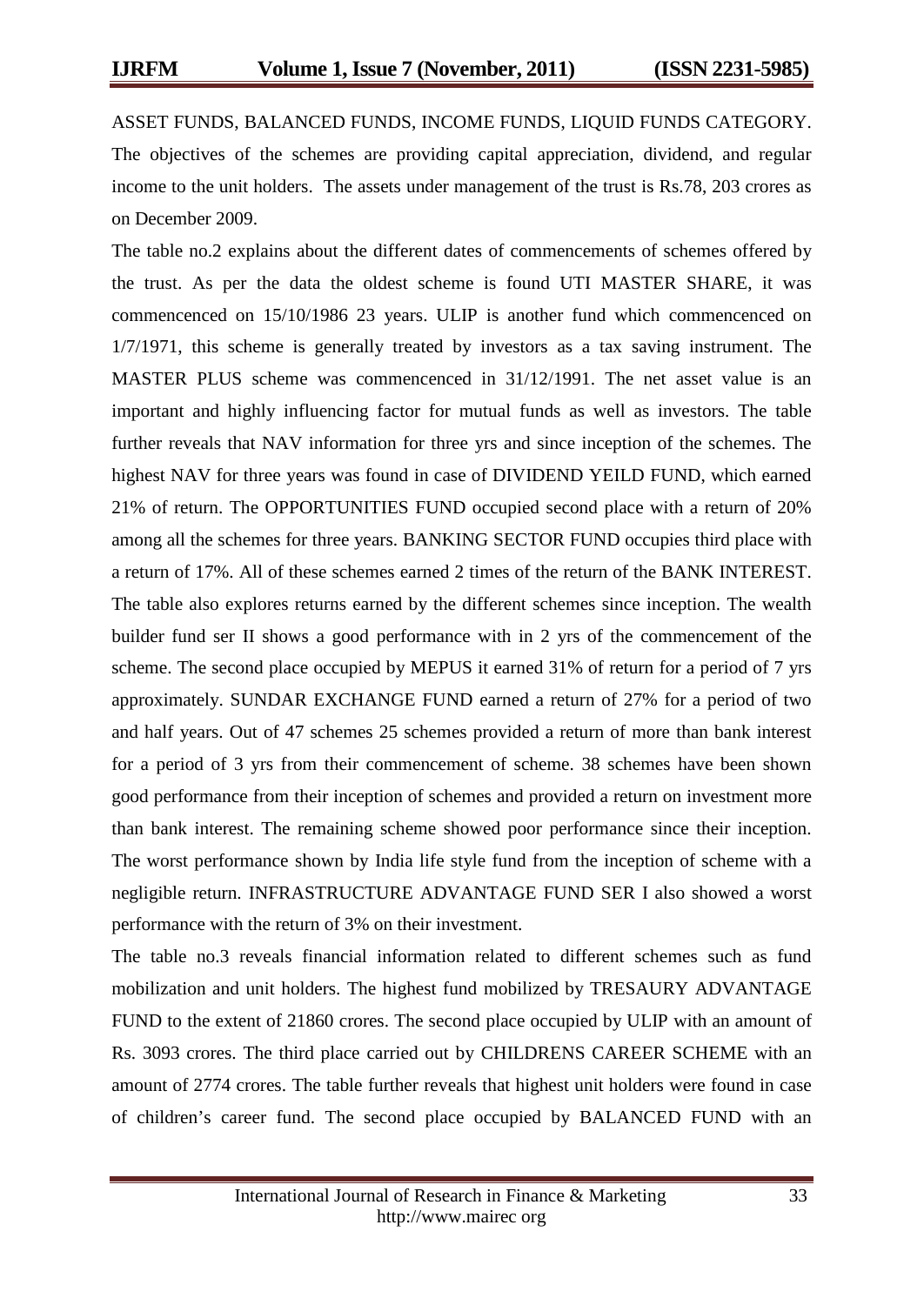investor base of 10 lakhs. The third place captured by INFRASTRUCTURE ADVANTAGE FUND SER I with an investor base on 8 lakhs.

The table no.4 reveals about the information of systematic investment plan. SIP is a good instrument for the layman who doesn't know about the intricacies of the stock market operations. The table further shows that the SIP provides good returns for a period of one year. The highest return within one year earned by MASTER VALUE FUND for 146%. The second place occupied by TRANSPORTATION AND LOGISTIC FUND with a return of 141%. The third place occupied by MIDCAP FUND with a 138% of ROI. A deeper analysis reveals that systematic return provides better yield than normal investment process.

#### **TABLE NO.1.**

## **STATEMENT SHOWING VARIOUS KINDS OF SCHEMES OFFERED BY THE UNIT TRUST OF INDIA DURING THE PERIOD 2009-10**

#### A**) EQUITY FUNDS SCHEMES (26 SCHEMES)**

#### **1) DIVERSIFIED FUND**

- **1. UTI MASTER SHARE SCHEME**
- **2. UTI MASTER PLUS SCHEME**
- **3. UTI EQUITY FUND**
- **4. UTI CONTRA FUND**
- **5. UTI WEALTH BUILDER FUND**
- **6. UTI TOP 100 FDIVUND**

#### **2) SPECIALITY/THEME BASED FUND**

- **1. UTI INFRASTRUCTURE FUND**
- **2. UTI DIVIDEND YIELD FUND**
- **3. UTI SERVICES INDUSTRIES FUND**
- **4. UTI MASTER VALUE FUND**
- **5. UTI MIDCAP FUND**
- **6. UTI LEADERSHIP EQUITY FUND**
- **7. UTI MNC FUND**
- **8. UTI OPPORTUNITIES FUND**
- **9. UTI INFRASTRUCTURE ADVANTAGE FUND SER-1**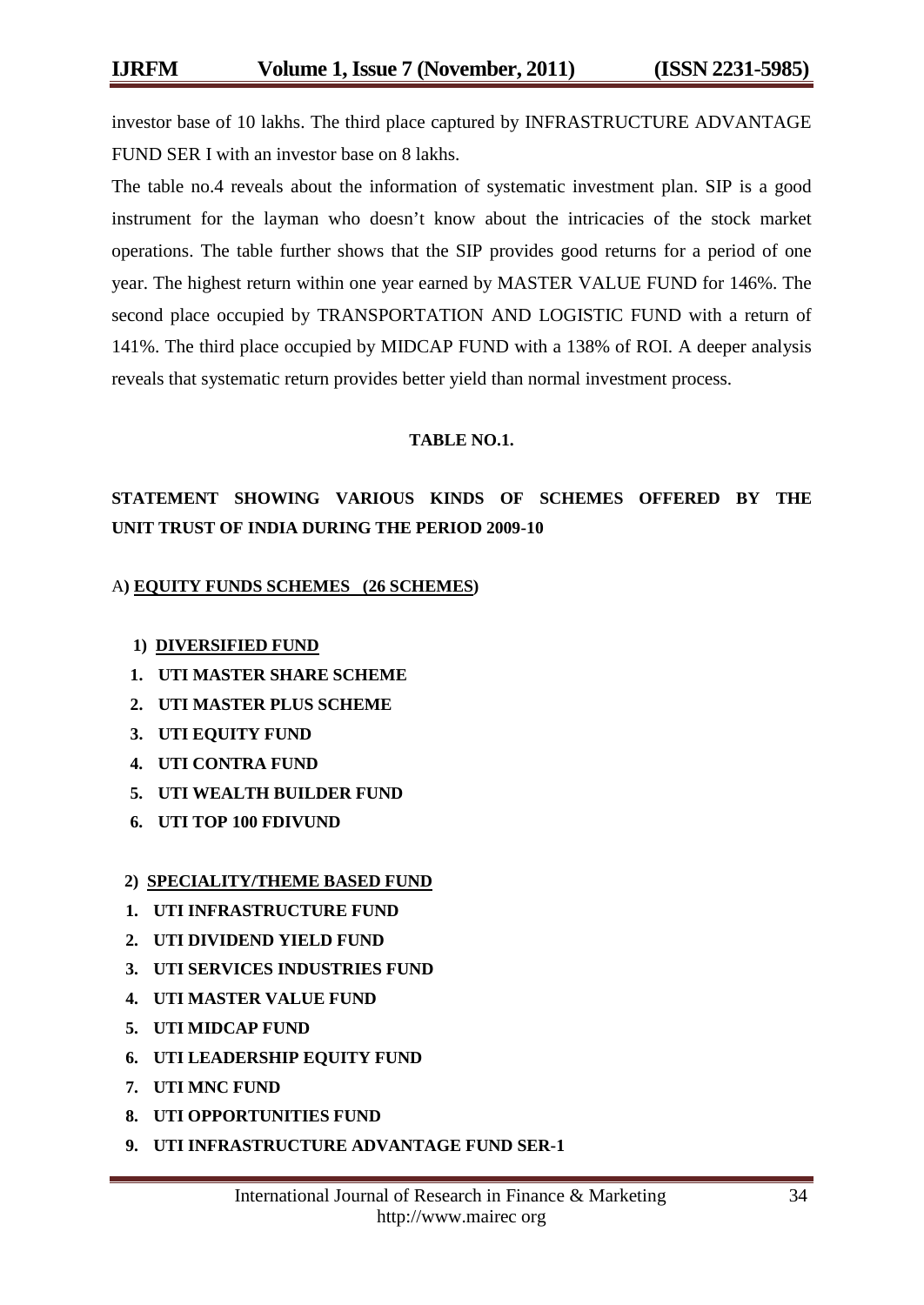- **10. UTI WEALTH BUILDER FUND SER-II**
- **11. UTI LIFESTYLE FUND**

### **3) SECTOR FUNDS**

- **1. UTI BANKING SECTOR FUND**
- **2. UTI ENERGY FUND**
- **3. UTI PHARMA AND HEALTH CARE FUND**
- **4. UTI TRANSPORTATION & LOGISITICS FUND**

### **4) TAX PLANNING FUNDS**

- **1. UTI EQUITY TAX SAVING PLAN**
- **2. UTI LONG TERM ADVANTAGE FUND- SER I**
- **3. UTI LONG TERM ADVANTAGE FUND-SERII**
- **4. UTI MEPUS**

### **5) ARBITRAGE FUND**

### **1. UTI SPREAD FUND**

#### **B) INDEX FUNDS CATEGORY**

- **1) PURE INDEX FUNDS**
- **A. UTI MASTER INDEX FUND**
- **B. UTI NIFTY INDEX FUND**

## **2) EXCHANGE INDEX FUND**

**1. UTI SUNDER FUND**

### **C) ASSET FUNDS CATEGORY**

**1. UTI VARIABLE INVESTMENTS SCHEME**

#### **D) BALANCED FUNDS**

- **1) PURE BALANCED FUNDS**
- **A) UTI BALANCED FUND**

## **2) SEGMENT FOCUSED FUNDS**

**A) UTI CCP ADVANTAGE FUND**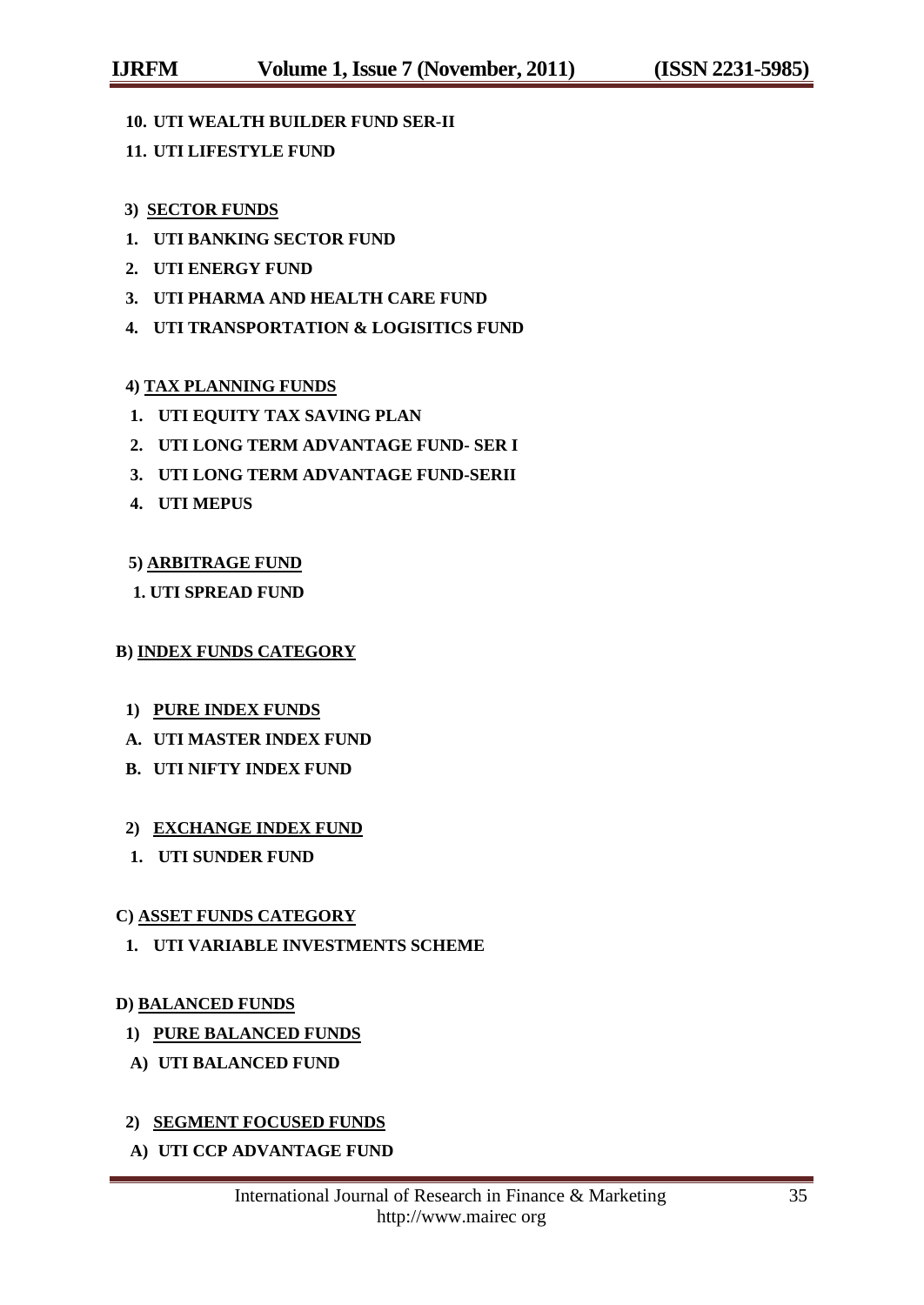- **B) UTI CHILDRENS CAREER BALANCED PLAN**
- **C) UTI ULIP**
- **D) UTI RETIREMENT BENEFIT PENSION PLAN**
- **E) UTI MAHILA UNIT SCHEME**
- **F) UTI CHARITABLE TRUST FUND**
- **3) MONTHLY INCOME SCHEMES**
- **1. UTI MONTHLY INCOME SCHEME**
- **2. UTI MIS ADVANTAGE PLAN**

## **E) INCOME FUNDS SCHEMES**

- **1. UTI SHORT TERM INCOME FUND**
- **2. UTI G-SEC FUND INVESTMENT**
- **3. UTI G-SEC FUND SHORT TERM PLAN**
- **4. UTI GIFT ADVANTAGE FUND**
- **5. UTI BOND FUND**
- **6. UT TREASURY ADVANTAGE FUND**
- **7. UTI FLOATING RATE FUND**

## **F) LIQUID FUND CATEGORY**

- **1. UTI MONEY MARKET**
- **2. UTI LIQUID FUND – CASH PLAN**

## **SOURCES: UTI FUND WATCH, JANUARY 2010**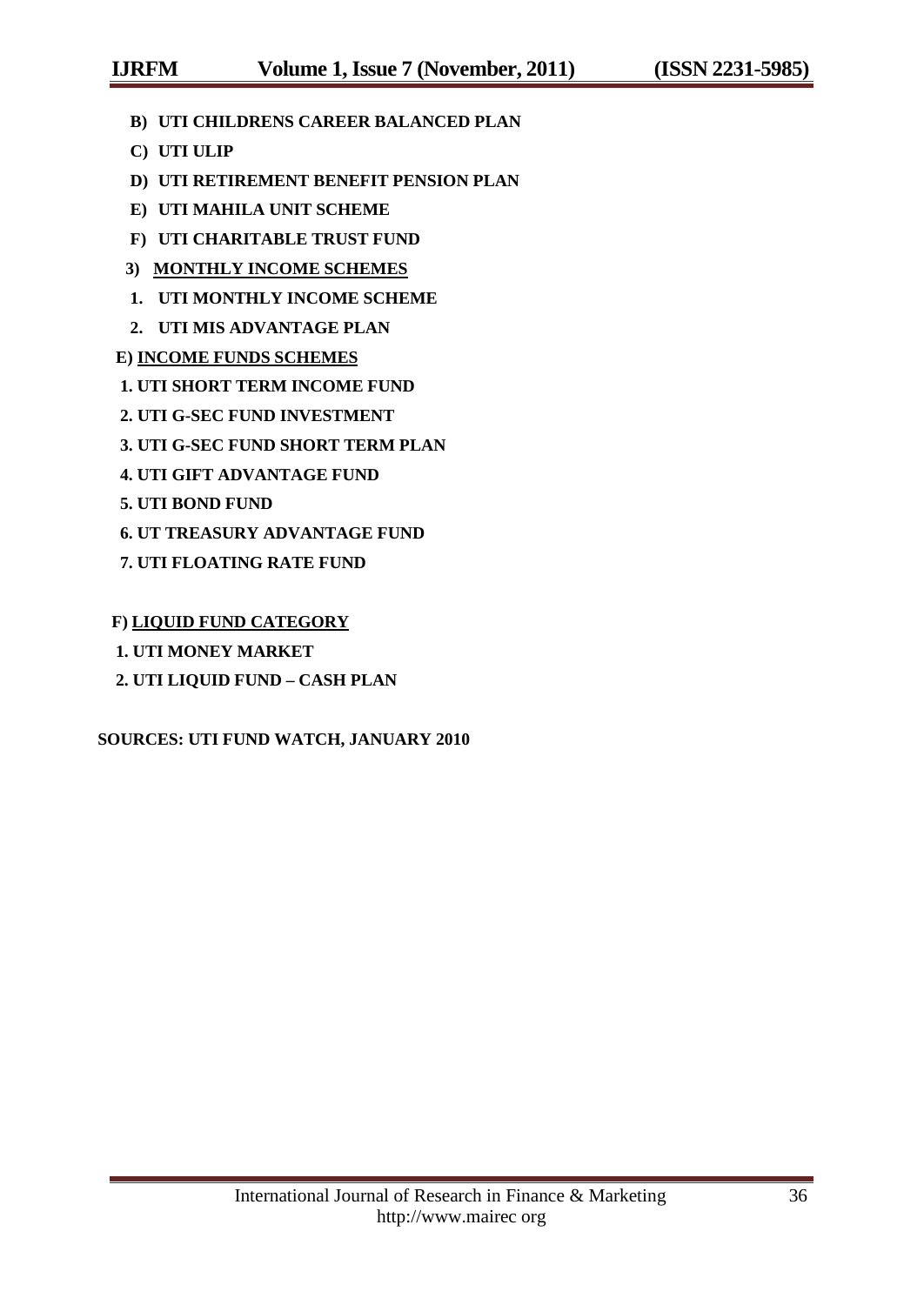#### **TABLE-2**

# **STATEMENT SHOWING THE PERFORMANCE OF VARIOUS KINDS MANAGED BY THE UNIT TRUST OF INDIA AS ON JANUARY 2010**

| I.                                          |                                                       |                               |           |  |
|---------------------------------------------|-------------------------------------------------------|-------------------------------|-----------|--|
|                                             | Date of N A V<br>Commencement 3yrs since<br>Of scheme | $(\%)$ inception<br>(%)       |           |  |
| 1. UTI MASTER SHARE SCHEME 15/10/1986 12 17 |                                                       |                               |           |  |
| 2. UTI MASTER PLUS SCHEME 31/12/1991 4 14   |                                                       |                               |           |  |
| 3. UTI EQUITY FUND                          |                                                       | 18/5/1992 14 12               |           |  |
| <b>4. UTI CONTRA FUND</b>                   | 22/3/2006 12                                          |                               | -9        |  |
| 5. UTI WEALTH BUILDER FUND 11/10/2006 13 14 |                                                       |                               |           |  |
| <b>6. UTI TOP 100 FDIVUND</b>               | $20/5/2009$ - 25                                      |                               |           |  |
| 7. UTI INFRASTRUCTURE FUND 7/4/2004 8 27    |                                                       |                               |           |  |
| 8. UTI DIVIDEND YIELD FUND 3/5/2005 21 24   |                                                       | ----------------------------- |           |  |
| <b>INDUSTRIES FUND 28/6/1999 4</b>          |                                                       | <b>26</b>                     |           |  |
| <b>10. UTI MASTER VALUE FUND</b>            |                                                       | 1/7/1998 13                   | 24        |  |
| <b>11. UTI MIDCAP FUND</b>                  |                                                       | $7/4/2004$ 8                  | 22        |  |
| 12. UTI LEADERSHIP EQUITY FUND 30/1/2006 6  |                                                       |                               | <b>10</b> |  |
| 13. UTI MNC FUND                            |                                                       | 29/5/1998 11                  | 17        |  |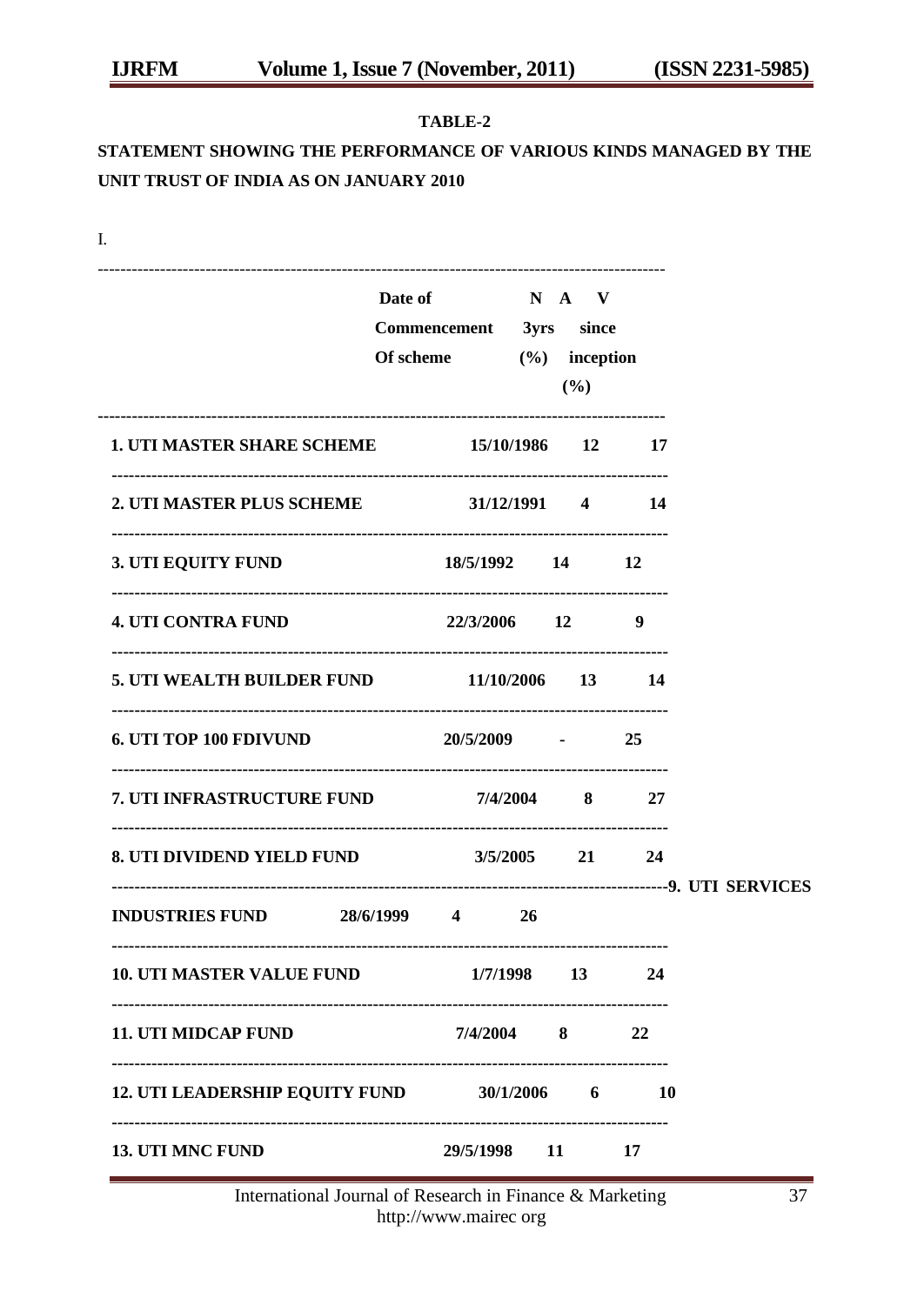| 14. UTI OPPORTUNITIES FUND 20/7/2005 20                             |                    |                                  | 21           |      |
|---------------------------------------------------------------------|--------------------|----------------------------------|--------------|------|
| 15. UTI INFRASTRUCTURE ADVANTAGE 24/12/2007 --<br><b>FUND SER-1</b> |                    |                                  |              | 3    |
| 16. UTI WEALTH BUILDER FUND SER-II 19/11/2008 -- 64                 |                    |                                  |              |      |
| <b>17. UTI LIFESTYLE FUND</b>                                       | $30/7/2007$ --     |                                  | $\mathbf{0}$ |      |
| 18. UTI BANKING SECTOR FUND 7/4/2004 17 23                          |                    |                                  |              |      |
| <b>19. UTI ENERGY FUND</b>                                          | $12/11/2007$ -- 19 |                                  |              |      |
| 20. UTI PHARMA AND HEALTHCARE 28/6/1998 11 14                       |                    |                                  |              |      |
| 21. UTI TRANSPORTATION & LOGISITICS 11/4/2008 -<br><b>FUND</b>      |                    |                                  |              | - 31 |
| 22. UTI EQUITY TAX SAVING PLAN 15/12/1999 6 19                      |                    |                                  |              |      |
| 23. UTI LONG TERM ADVANTAGE FUND-20/3/2007 -- 7<br><b>SERI</b>      |                    |                                  |              |      |
| 24. UTI LONG TERM ADVANTAGE FUND-19/3/2008<br><b>SERII</b>          |                    |                                  |              | 15   |
| 25. UTI MEPUS                                                       | $31/3/2003$ 8 31   |                                  |              |      |
| <b>26. UTI SPREAD FUND</b>                                          | 22/6/2006 9        | -------------------------------- | 8            |      |
| -------------------------<br>27. UTI MASTER INDEX FUND 1/7/1998 8   |                    |                                  | 16           |      |
| <b>28. UTI NIFTY INDEX FUND</b>                                     | 6/3/2000           | 9                                | 13           |      |
| <b>29. UTI SUNDER FUND</b>                                          | 11/7/2003 10       |                                  | 27           |      |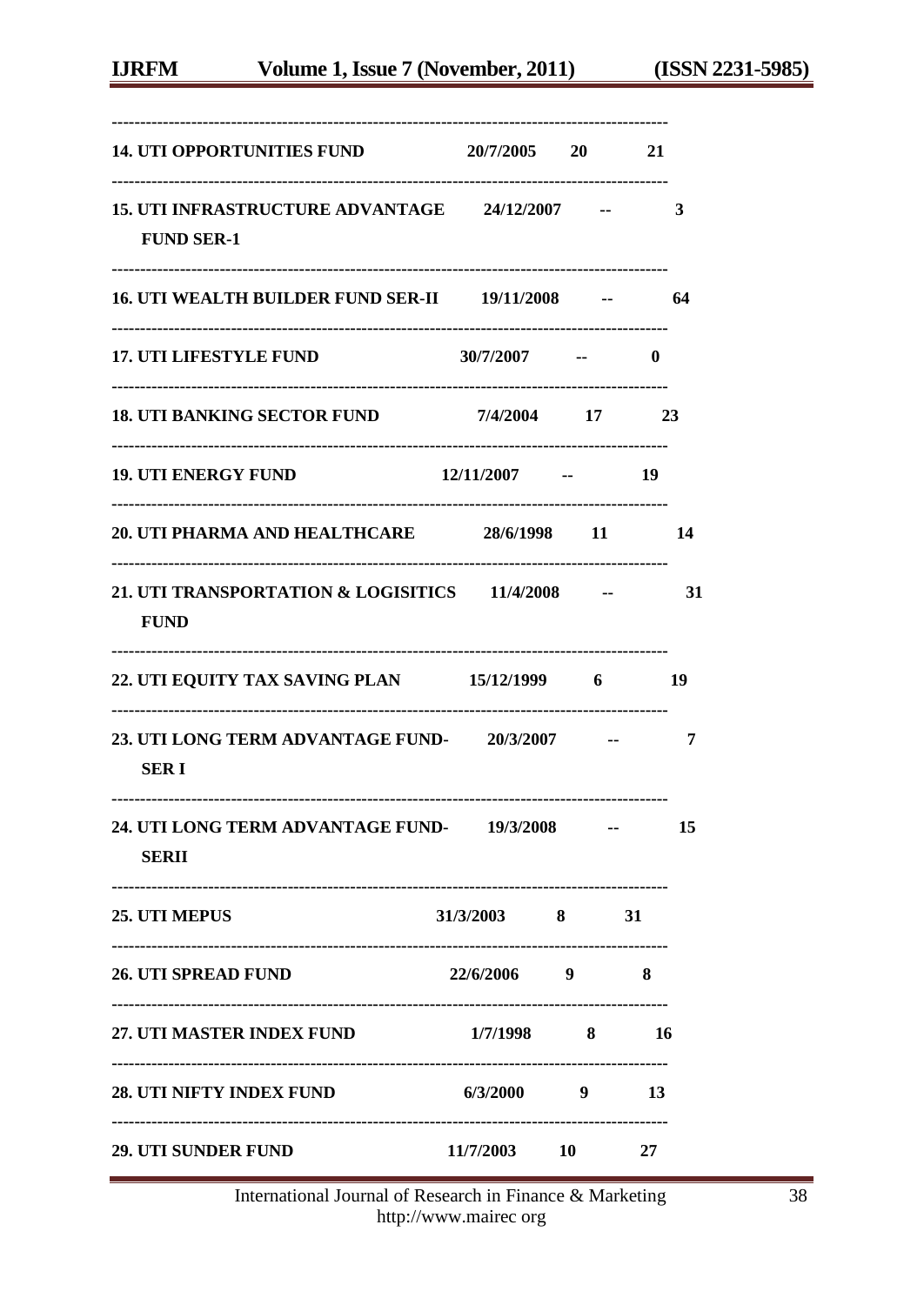| 30. UTI VARIABLE INVESTMENT SCHEME 22/11/2002 0           |                                 |                         |    | <b>10</b> |
|-----------------------------------------------------------|---------------------------------|-------------------------|----|-----------|
| <b>31. UTI BALANCE FUND</b>                               | $2/1/1995$ 9                    |                         | 18 |           |
| 32. UTI CCP ADVANTAGE FUND 30/1/2008 --                   |                                 |                         |    | - 27      |
| 33. UTI CHILDRENS CAREER FUND 12/7/1993 8 12              |                                 |                         |    |           |
| 34. UTI ULIP                                              | $1/10/1971$ 13 11               |                         |    |           |
| 35. UTI RETIREMENT PENSION FUND 26/12/1994 11 12          |                                 |                         |    |           |
| <b>36. UTI MAHILA UNIT SCHME</b>                          | 8/3/2001 12 16                  |                         |    |           |
| 37. UTI CHARITABLE AND RELIGIOUS 1/10/1981 12 14          |                                 |                         |    |           |
| 38. UTI MONTHLY INCOME SCHEME 12/9/2002 10                |                                 |                         |    | 9         |
| 39. UTI MIS ADVANTAGE FUND 16/12/2003 10                  |                                 |                         |    | 11        |
| 40. SHORT TERM INCOME FUND 23/6/2003 9                    |                                 |                         |    | 7         |
| 41. G.SEC FUND                                            | 23/8/1999                       | $\overline{\mathbf{4}}$ | 8  |           |
| <b>42. GILT ADVANTAGE FUND</b>                            | 21/1/2002                       | 8                       |    | 8         |
| <b>43. BOND FUND</b>                                      | 4/5/1998 7                      |                         | 12 |           |
| 44. TREASURY ADVANTAGE FUND 12/7/1999                     |                                 | 7                       |    | 8         |
| <b>45. FLOATING RATE FUND</b>                             | 29/8/2003                       | 7                       |    | 8         |
| <br>46. MONEY MARKET FUND 23/4/1997                       |                                 | 7                       |    | 8         |
| ---------------------<br><b>47. LIQUID FUND CASH PLAN</b> | ------------------<br>23/6/2003 | 7                       |    | 7         |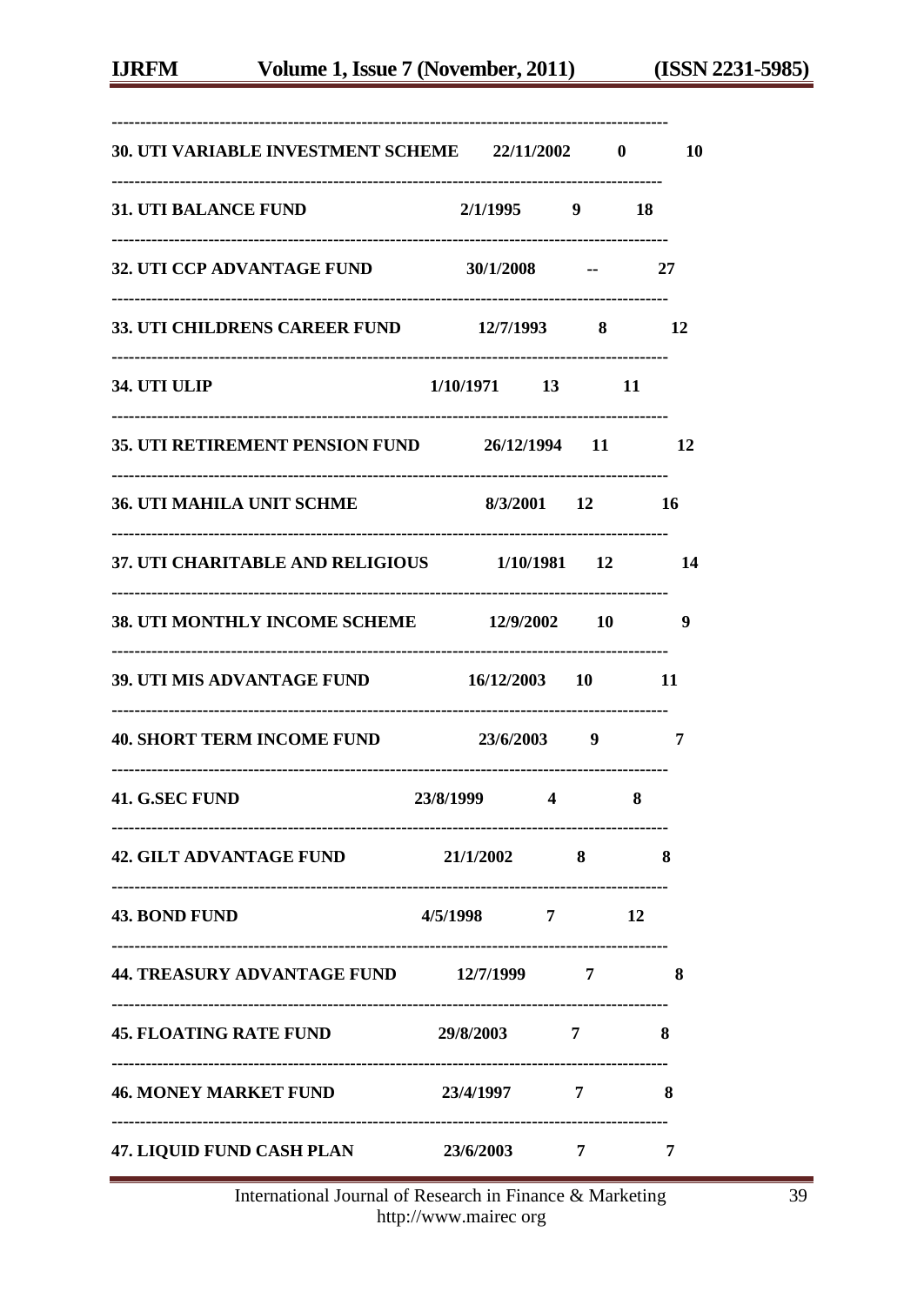---------------------------------------------------------

#### SOURCES: UTI FUND WATCH, JANUARY 2010

#### **TABLE NO.3**

STATEMENT SHOWING FUNDS MOBILISED BY VARIOUS KINDS OF SCHEMES MANAGED BY UNIT TRUST OF INDIA AS ON JANUARY 2010

|                                     | Funds mobilized unit holders<br>Rs. in crores in lakhs |      |
|-------------------------------------|--------------------------------------------------------|------|
| 1. UTI MASTER SHARE SCHEME 2390     |                                                        | 6.72 |
| 2. UTI MASTER PLUS SCHEME           | 904                                                    | 4.16 |
| 3. UTI EQUITY FUND                  | 1934                                                   | 8.56 |
| 4. UTI CONTRA FUND                  | 262                                                    | 1.14 |
| 5. UTI WEALTH BUILDER FUND          | 1002                                                   | 2.71 |
| 6. UTI TOP 100 FDIVUND              | 857                                                    | 3.02 |
| 7. UTI INFRASTRUCTURE FUND 1819     |                                                        | 4.57 |
| 8. UTI DIVIDEND YIELD FUND 1759     |                                                        | 3.61 |
| 9. UTI SERVICES INDUSTRIES FUND 358 |                                                        | 1.13 |
| <b>10. UTI MASTER VALUE FUND</b>    | 423                                                    | 1.19 |
| <b>11. UTI MIDCAP FUND</b>          | 311                                                    | 0.84 |
| 12. UTI LEADERSHIP EQUITY FUND      | 924                                                    | 2.88 |
| <b>13. UTI MNC FUND</b>             | 176                                                    | 0.54 |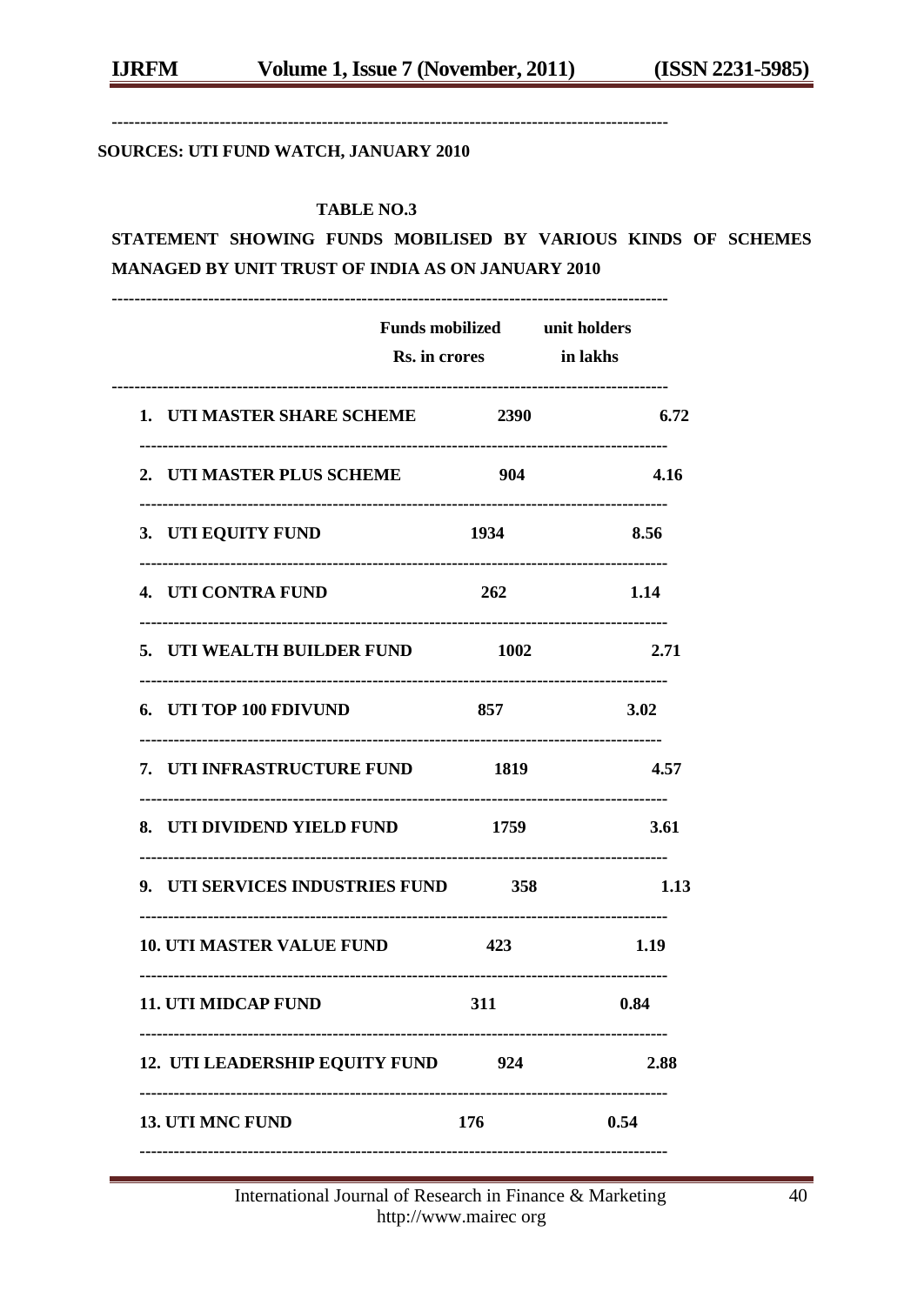| 14. UTI OPPORTUNITIES FUND 1084                                      |           | 2.43        |  |
|----------------------------------------------------------------------|-----------|-------------|--|
| 15. UTI INFRASTRUCTURE ADVANTAGE 2747 8.69 FUND SER-<br>$\mathbf{1}$ |           |             |  |
| 16. UTI WEALTH BUILDER FUND SER-II 367                               |           | 0.80        |  |
| 17. UTI LIFESTYLE Fund 915                                           |           | 2.82        |  |
| 18. UTI BANKING SECTOR FUND 122                                      |           | 0.32        |  |
| <b>19. UTI ENERGY FUND</b>                                           | 724       | 2.28        |  |
| 20. UTI PHARMA AND HEALTHCARE 72 0.19                                |           |             |  |
| 21. UTI TRANSPORTATION & LOGISITICS 50<br><b>FUND</b>                |           | $\sim 0.20$ |  |
| 22. UTI EQUITY TAX SAVING PLAN 459                                   |           | 2.08        |  |
| 23. UTI LONG TERM ADVANTAGE FUND-438 1.87<br><b>SERI</b>             |           |             |  |
| 24. UTI LONG TERM ADVANTAGE FUND-231 0.82<br><b>SERII</b>            |           |             |  |
| 25. UTI MEPUS                                                        | 1286 4.27 |             |  |
| <b>26. UTI SPREAD FUND</b>                                           | 564       | 0.06        |  |
| <b>27. UTI MASTER INDEX FUND</b>                                     | 63        | 0.06        |  |
| 28. UTI NIFTY INDEX FUND                                             | 236       | 0.01        |  |
| <b>29. UTI SUNDER FUND</b>                                           | 6         | 0.001       |  |
|                                                                      |           |             |  |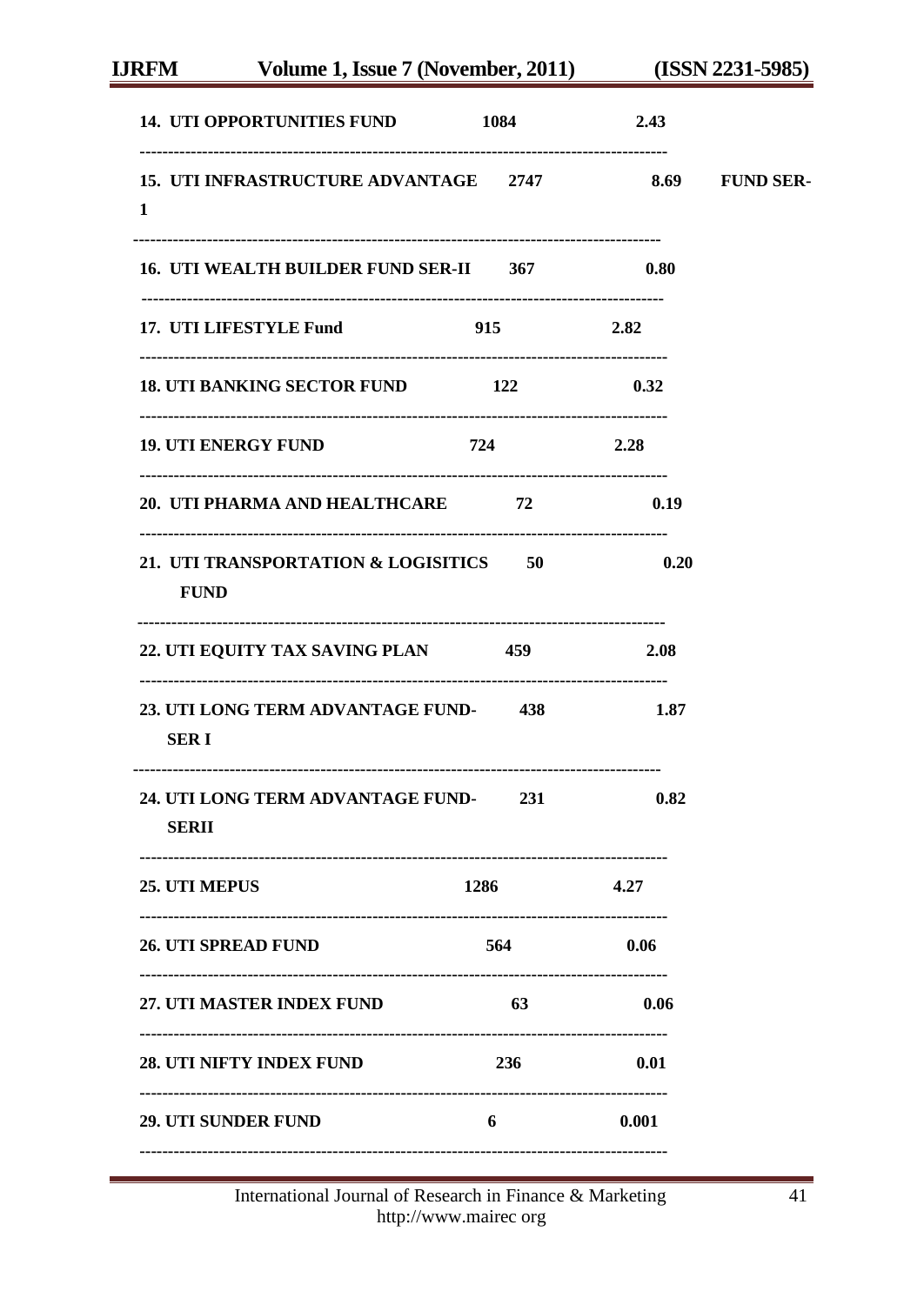| <b>30. UTI VARIABLE INVESTMENT SCHEME 19</b> |             | 0.005       |
|----------------------------------------------|-------------|-------------|
| <b>31. UTI BALANCE FUND</b>                  | 1060        | 10.25       |
| <b>32. UTI CCP ADVANTAGE FUND</b>            | 45          | 0.01        |
| 33. UTI CHILDRENS CAREER FUND 2774           |             | 12.82       |
| 34. UTI ULIP                                 | <b>3093</b> | <b>3.86</b> |
| 35. UTI RETIREMENT PENSION FUND 605          |             | 2.19        |
| <b>36. UTI MAHILA UNIT SCHEME</b>            | 173         | 0.31        |
| 37. UTI CHARITABLE AND RELIGIOUS 374         |             | 0.07        |
| 38. UTI MONTHLY INCOME SCHEME 170            |             | 0.01        |
| <b>39. UTI MIS ADVANTAGE FUND</b>            | 225         | 0.01        |
| 40. SHORT TERM INCOME FUND 109               |             | 0.0008      |
| 41. G.SEC FUND                               | 187         | 0.0004      |
| <b>42. GILT ADVANTAGE FUND</b>               | 201         | 0.0002      |
| <b>43. BOND FUND</b>                         | <b>379</b>  | 0.330       |
| 44. TREASURY ADVANTAGE FUND 21860            |             | 0.0004      |
| <b>45. FLOATING RATE FUND</b>                | 2119        | 0.015       |
| <b>46. MONEY MARKET FUND</b>                 | 1098        | 0.013       |
| 47. LIQUID FUND CASH PLAN 5011               |             | 0.002       |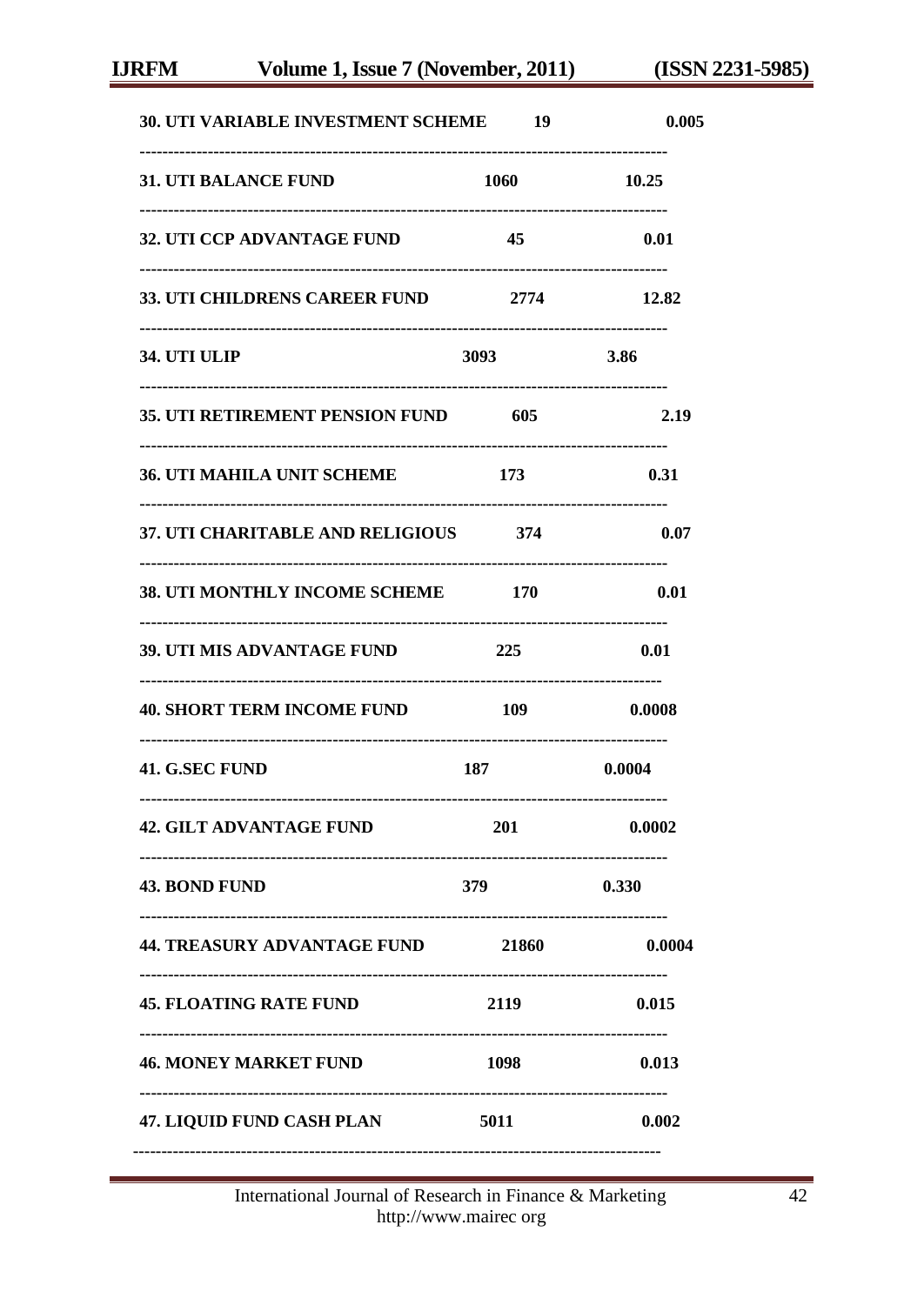## SOURCES: UTI FUND WATCH, JANUARY 2010

#### **TABLE NO.4**

# STATEMENT SHOWING SYSTEMATIC INVESTMENT PLAN RETURNS MADE BY UTI IN VARIOUS KINDS OF SCHEMES

| 1. UTI MASTER SHARE SCHEME            |  |  |                                                                                                                                                                                      |
|---------------------------------------|--|--|--------------------------------------------------------------------------------------------------------------------------------------------------------------------------------------|
| 2. UTI MASTER PLUS SCHEME             |  |  |                                                                                                                                                                                      |
| 3. UTI EQUITY FUND                    |  |  |                                                                                                                                                                                      |
| 4. UTI CONTRA FUND                    |  |  |                                                                                                                                                                                      |
| 5. UTI WEALTH BUILDER FUND            |  |  |                                                                                                                                                                                      |
| 6. UTI TOP 100 FDIVUND                |  |  |                                                                                                                                                                                      |
| 7. UTI INFRASTRUCTURE FUND            |  |  |                                                                                                                                                                                      |
| 8. UTI DIVIDEND YIELD FUND            |  |  |                                                                                                                                                                                      |
| 9. UTI SERVICES INDUSTRIES FUND       |  |  |                                                                                                                                                                                      |
| <b>10. UTI MASTER VALUE FUND</b>      |  |  |                                                                                                                                                                                      |
| <b>11. UTI MIDCAP FUND</b>            |  |  |                                                                                                                                                                                      |
| <b>12. UTI LEADERSHIP EQUITY FUND</b> |  |  |                                                                                                                                                                                      |
|                                       |  |  | <b>SIP RETURNS (%)</b><br>$1Yr$ $3yr$ $5yr$<br>75 18 17<br>71 12 15<br>94 23 19<br>$82 \t 22 \t -$<br>67 12 18<br>93 27 --<br>105 15 14<br>146 29 20<br>138 24 16<br>$72 \t 12 \t -$ |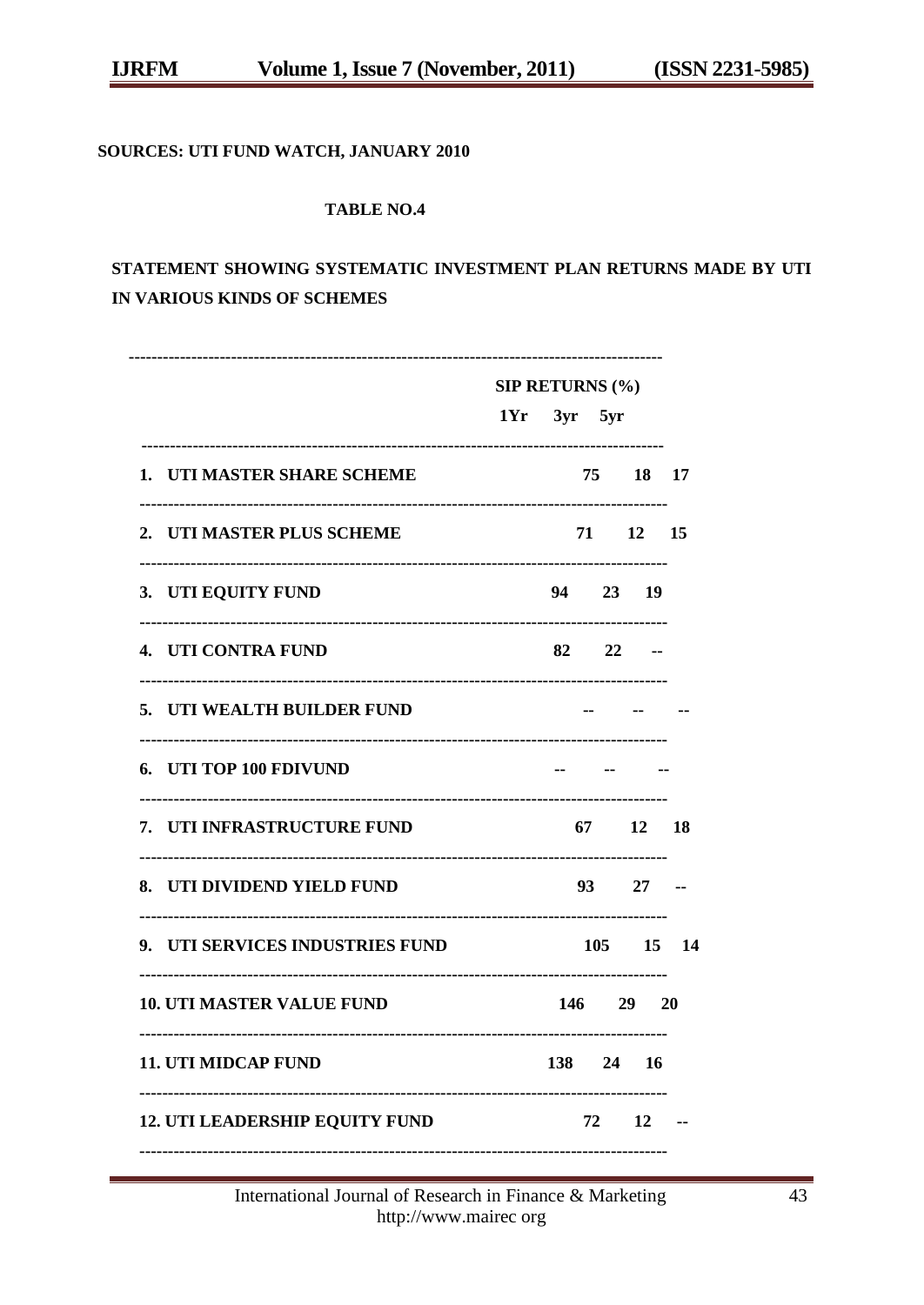| <b>13. UTI MNC FUND</b>                            |             | 88 23 17        |            |       |    |
|----------------------------------------------------|-------------|-----------------|------------|-------|----|
| <b>14. UTI OPPORTUNITIES FUND</b>                  |             | $96 \t 28 \t -$ |            |       |    |
| <b>15. UTI INFRASTRUCTURE ADVANTAGE FUND SER-1</b> |             |                 | $\sim$ $-$ |       |    |
| <b>16. UTI WEALTH BUILDER FUND SER-II</b>          |             |                 |            |       |    |
| 17. UTI LIFESTYLE FUND                             |             |                 |            |       |    |
| <b>18. UTI BANKING SECTOR FUND</b>                 |             | 96 25 23        |            |       |    |
| <b>19. UTI ENERGY FUND</b>                         |             | 77 12 9         |            |       |    |
| 20. UTI PHARMA AND HEALTHCARE                      |             | 93 —            |            | 24 16 |    |
| 21. UTI TRANSPORTATION & LOGISITICS FUND 141       |             |                 |            | 31    | 17 |
| 22. UTI EQUITY TAX SAVING PLAN                     |             | 76 —            | 13 12      |       |    |
|                                                    |             |                 |            |       |    |
| 24. UTI LONG TERM ADVANTAGE FUND-SERII             |             |                 |            |       |    |
| <b>25. UTI MEPUS</b>                               |             |                 |            |       |    |
| 26. UTI SPREAD FUND                                | $5^{\circ}$ | 8               |            |       |    |
| 27. UTI MASTER INDEX FUND                          |             | 79 15 17        |            |       |    |
| <b>28. UTI NIFTY INDEX FUND</b>                    |             | 73 15 17        |            |       |    |
| <b>29. UTI SUNDER FUND</b>                         |             |                 |            |       |    |
| <b>30. UTI VARIABLE INVESTMENT SCHEME</b>          |             | 34              | 3          |       | 3  |